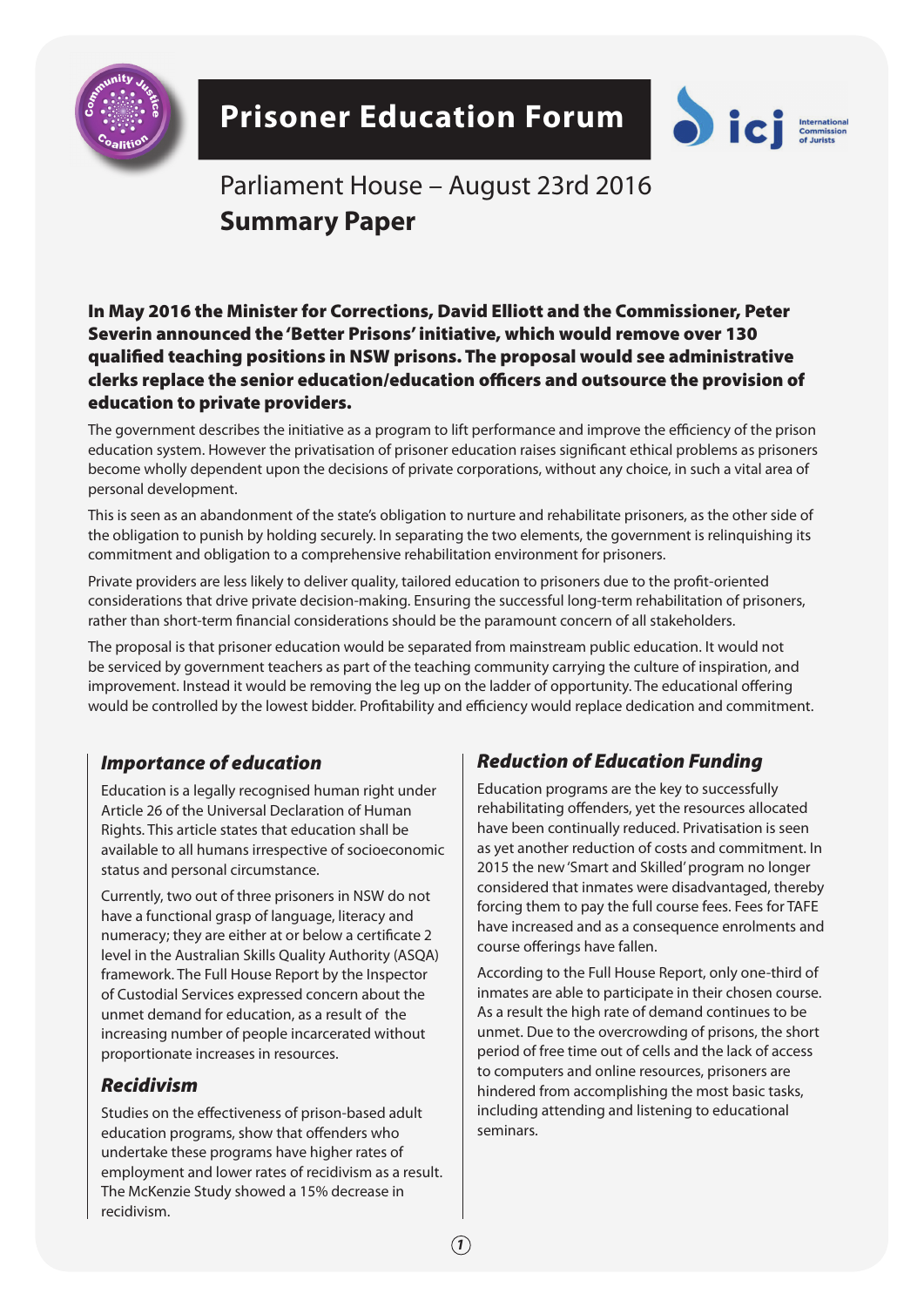# *PROPOSAL BY GOVERNMENT*

Outlined below are the intended objectives of the government proposal and responses.

### **• Claim #1 – Literacy and numeracy improvements**

The government states that its proposals will double the completion rate of literacy and numeracy courses and increase the number of VET 'activities' by 20%. Response: The statement released by the government is unspecific about the term 'activities' and how the specified targets would be achieved.

### **• Claim #2 - Limited teaching hours available in school holidays**

The Minister David Elliott said there are limited teaching hours from December to January, and the months of April and July because of teacher's holiday entitlements. Response: Teachers say that CSNSW imposed this policy. They have offered solutions to provide for year round teaching that has already been adopted by Juvenile Justice.

### **• Claim #3 – Redeployment of teachers**

CSNSW has said that the 130 teachers will be able to apply for new and remaining roles. Response: Positions within Parole or with Psychologists have been offered. Thus staff with twenty years experience teaching will be required to retrain and their replacements in the private sector will be required to train to do their jobs. This is major turmoil disturbing delivery of services to prisoners, only for ideological reasons.

#### **• Claim #4 – Art and music programs in prison**

The Minister David Elliott has said that inmate programs reflect the quantity of available teachers at a centre, rather than the needs of inmates. For example, one quarter to one third of vocational education programs delivered by CSNSW teachers are in art and music rather than areas linked to inmate employment. Response: Teachers say that this is wrong. 95% of vocational education training is in purely employment related areas.

# *CORRECTIONS NSW STATEMENT TO FORUM*

Assistant Commissioner responsible for Offender Management and Programs, Dr Anne Marie Martin, in a letter dated 18th August responded to the Forum Paper. She said:

> *"Government has approved a new service delivery model that is scalable with changes in the number of inmates, and access to inmates across Correctional Centres. The new model also focuses on front end assessment to identify learning needs, and flexibility in meeting the needs of inmates. Into the future inmates with the highest learning needs will be given priority for participation in intensive learning programs. Inmates with specific needs (or in highly secure environments) will have access to various accredited and non-accredited learning opportunities. Those with low learning needs will have access to vocational training. Opportunities for distance education will be available to inmates that can largely self-manage and require minimal resources.*

*The new external service provider will be required to employ qualified staff who meet the requirements of the Australian Skills Quality Authority. The provider will also need to meet the requirements for the delivery of Australian qualifications framework training products, as determined by the industry groups in the development of training packages.* 

*Corrective Services NSW has identified 130 internal roles for existing staff to consider to minimise job losses. This includes role with the new inmate education Model, and roles across community connections and defender services and programs.* 

*Corrective Services NSW is confident that the new service delivery model will provide high quality education and vocational training programs that will maximise inmate learning outcomes and increase the achievement of skills and qualifications that enhance employability skills."*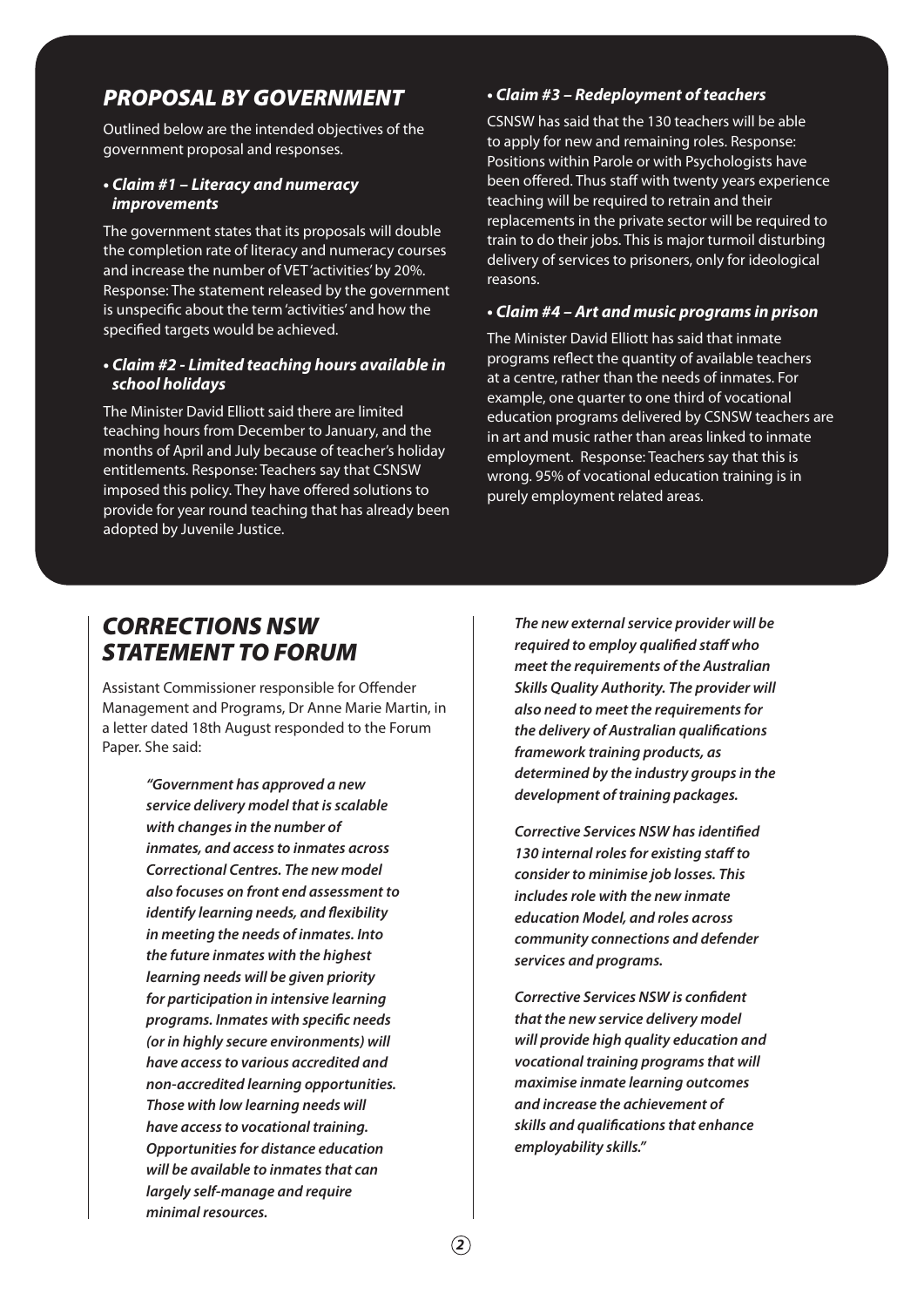## **Prospective use of technology**

It is not clear whether the progress towards greater access to computers in cells by inmates will continue as there are likely to be fewer teaching staff and it is unclear whether distance education will be continued, undermining the push for technological literacy and access.

# **Education and Women Prisoners**

Prison education for women in NSW is not in an ideal position despite some good programs available that are designed specifically for female inmates. Our research reveals that women have lower access to education and training programs than men.

One reason is that women in prison choose employment over full time education in a Corrective Service Industry. Women typically pursue employment in order to earn funds to purchase products such as hygiene items, snacks, writing instruments and food. The reason given was that they could not make enough money to support themselves.

In July 2012 at Silverwater Women's Correctional Centre not one woman out of the 250 women at the centre were undertaking full-time education. Since then, this number has not increased past eight at any one time. This seemingly low number further demonstrates that female inmates do not have the time or ability to afford to both complete a course and undertake work while serving their sentence. While the choice made by the prisoners is not under the control of the government, the government should bear some responsibility in introducing more influential and engaging programs for them to participate. Moreover, there are approximately more than 900 women currently within the NSW prison system. Of those, approximately only 25 to 50 women at any given time are offered apprenticeships or traineeships to complete an equivalent course that will further their education and prospects of work once their sentence is complete.

For many women, their offenses are often the result of significant underlying issues, such as drug or alcohol addiction and mental health problems. Many have been victimized by violence and have long experienced disadvantage.

The less than satisfactory situation in regard to education, the prospective reduction in standards, the relatively few female prisoners and their generally short terms, together with the large proportion of indigenous women suggest

that women's access to education and training programs, and the effectiveness of those programs will be substantially improved if the women participate in those programs in community programs rather than within the prison system. Such programs can be more readily tailored to the specific needs of each woman.

# **High Risk Management Correctional Centre**

Inmates from the High Risk Management Correctional Centre (HRM) sent a letter expressing their frustration towards the current system of prison education. More than 20 prisoners are accused of terrorist offences and are affected by the withdrawal of education.

The Commissioner stated that 'High Risk Management Correctional Centre (HRM) has [seen] no reduction in staff time or other educational resource but HRM does not have the resources to support students to undertake distance education due to the requirement by distance education providers for students to have access to electronic resources.'

One case is particularly well documented. In 2016, the subject was officially informed that education would no longer be provided in the prison, except for basic literacy and numeracy programs equivalent to late primary school level.

# **Letter from May Butler**

May Butler, a prison teacher for many years, received a letter from an inmate who is currently serving a prison sentence exceeding 10 years and who has completed two university degrees during his custody. The prisoner urges the abandonment of this reform because taking away inmates dayto-day support outlet will only increase aggression and violence from both an inmate-on-inmate and inmate-on-staff perspective.

## **Inmates Living with Severe Mental Illness**

Little if any education at all will be available for those living with mental illness because difficulties with self-regulating behaviour will mean exclusion from mainstream gaols centred around education by external providers.